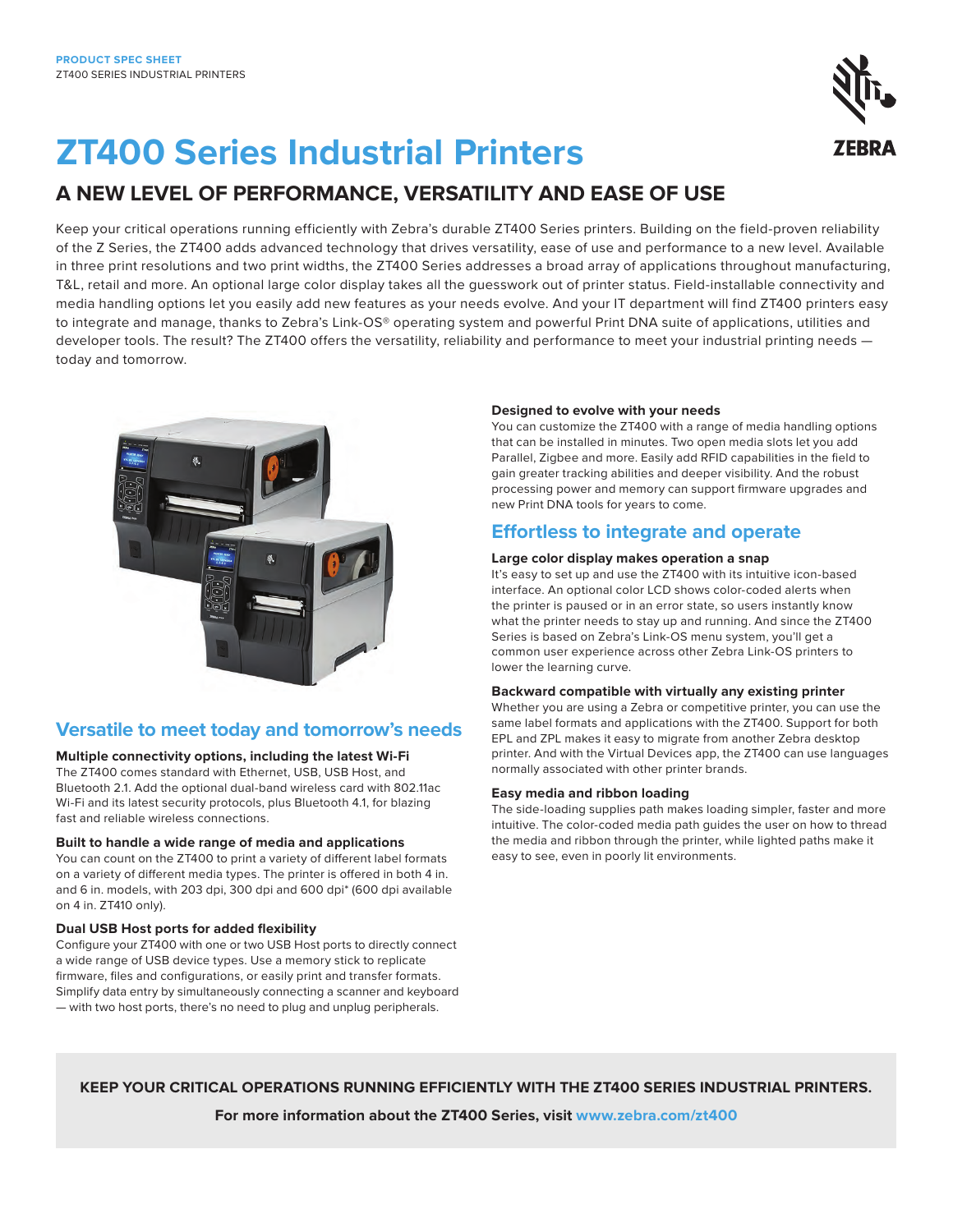#### **Space-saving design for an easier fit**

Constructed using a bi-fold door, these printers are designed to easily fit in space-constrained environments. ENERGY STAR® qualified, they save you money throughout their lifecycle.

#### **Direct connection to your Industrial Ethernet network**

With Network Connect, you can connect ZT400 printers directly to your Industrial Ethernet network without any additional equipment. This eliminates vulnerability points, improves security and saves man-hours in setup, management and troubleshooting.

#### **Pair devices and access information at a touch**

With the Print Touch™ app, you can pair ZT400 Series printers to NFC-enabled devices with a simple tap, giving you immediate access to the data you need, including Zebra how-to videos and product support.

## **Easy to Manage**

#### **Zebra Print DNA — transforming printers from the inside**

The printer hardware is just the start of what you need to maximize the value of your printers. The ZT400 is powered by Link-OS, Zebra's robust printer operating system, and Print DNA, a combination of productivity, management, development and visibility tools. The result is a superior printing experience through better performance, simplified remote manageability and easier integration.

#### **Easily manage all your printers — all from a single location**

With our comprehensive and flexible remote management tools, you can maintain, secure and troubleshoot printers simply and easily, from anywhere, at anytime. With Printer Profile Manager Enterprise, a Print DNA option, you can manage one printer, a group of specific printers or all printers anywhere in the world. This browser-based solution lets you instantly discover every Link-OS printer on your network — there's no need to manually track down, configure or troubleshoot printers. In addition to optional enterprise remote management tools, we offer a full suite of complimentary deployment utilities to simplify initial setup and configuration.

#### **Seamless integration with your device management system**

Get the simplicity of a single pane of glass to manage all of your Zebra devices and printers — including the ZT400 Series. With Print DNA's MDM Connectors, you can easily integrate networked ZT400 Series printers into your existing AirWatch or SOTI MobiControl device management system.

### **Performance You Can Count On**

#### **Maximum throughput and productivity**

Avoid slowdowns to your operations and processes while waiting for a label to print. Best in class performance provides fast first label out and high throughput to make sure the label is ready when you need it.

#### **Rugged durability for demanding applications**

You can count on the ZT400 Series to serve your business for years. Its durable metal frame holds up in the most demanding environments, while a long life coating protects the printheads when printing in direct thermal mode, reducing the need to replace printheads. Every detail has been carefully designed and tested to deliver maximum uptime over the printer's life — from the carbon fiber reinforcing the gears to a high retention USB cable.

#### **Consistently exceptional Zebra Certified Supplies**

Printing supplies can impact everything from printhead lifespan to operational efficiency. That's why we design, produce and rigorously pretest our own line of thermal printing supplies to ensure consistent, optimized performance in your Zebra printer — and peace of mind for you. For industry-leading quality, service and thermal printing expertise, choose Zebra Certified Supplies.

#### **Maximize uptime, business operations and printer visibility with services**

You invest in Zebra printers to boost the efficiency of your critical operations. Now, you can ensure predictable performance and eliminate unbudgeted repair expenses with Zebra OneCare. You get unmatched technical support direct from Zebra, as well as comprehensive repair services, including accidental damage and defined repair turn-around times. And Zebra's Visibility Services provide the real-time insight into printer operational information you need to increase printer availability and optimize utilization within your workflows.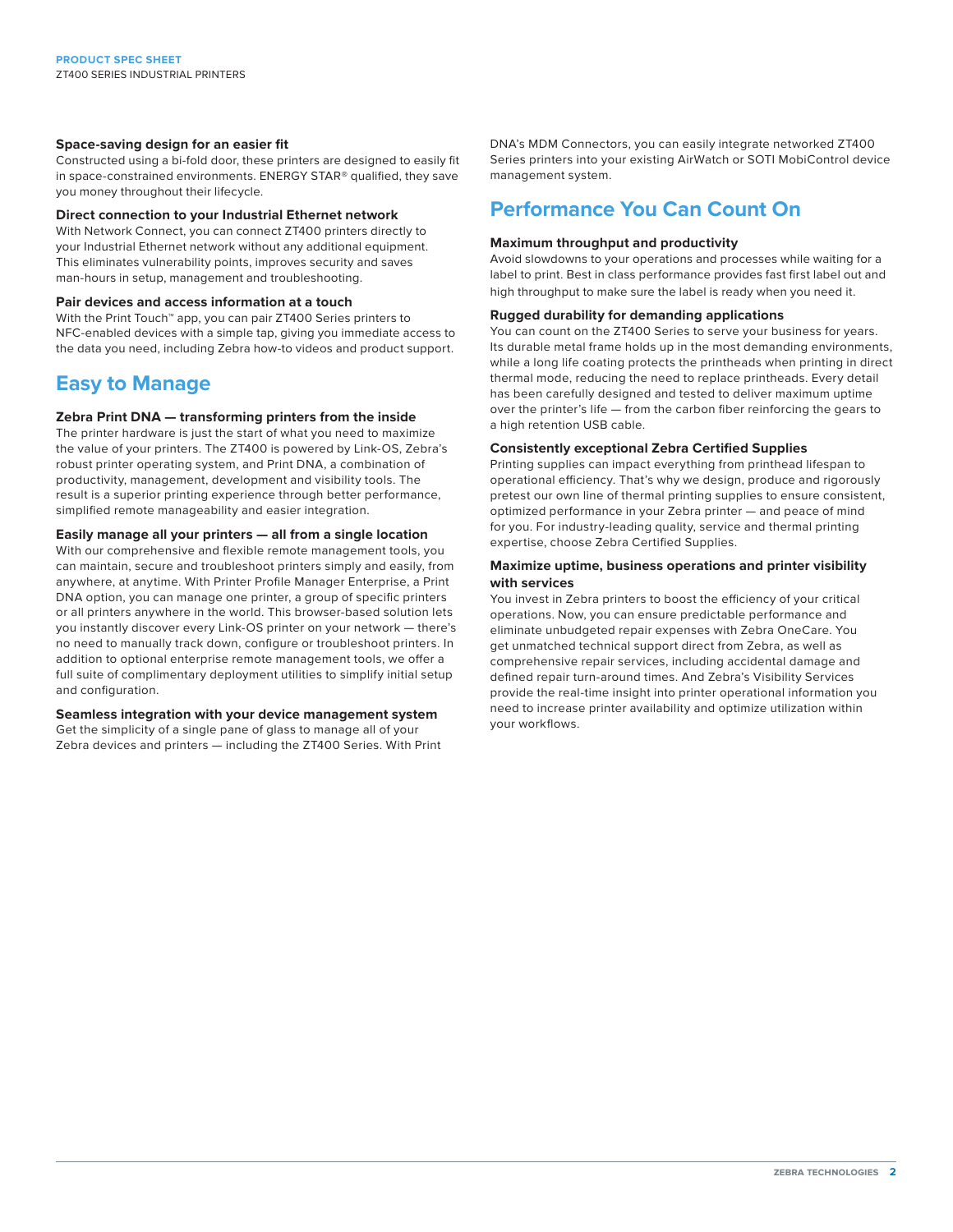## **ZT400 Series Specifications**

#### **STANDARD FEATURES**

- Print Methods: Thermal transfer and direct thermal printing
- Construction: Metal frame and bi-fold metal media cover with enlarged clear viewing window
- Side-loading supplies path for simplified media and ribbon loading
- Thin film printhead with E3™ Element Energy™ Equalizer for superior print quality • Communications: USB 2.0, high-speed, RS-232 Serial, 10/100 Ethernet, Bluetooth
- 21, USB Host • Back-lit, multi-line graphic LCD display with intuitive menu and easy-to-use keypad
- for quick operation
- Bi-colored status LEDs for quick printer status
- ENERGY STAR qualified

#### **PHYSICAL CHARACTERISTICS**

| Dimensions (closed)           | 7T410: 19.5 in. 1 x 10.6 in. W x 12.75 in. H<br>495 mm L x 269 mm W x 324 mm H<br>7T420: 19.5 in. 1 x 13.25 in. W x 12.75 H<br>495 mm L x 336.55 mm W x 324 mm H |
|-------------------------------|------------------------------------------------------------------------------------------------------------------------------------------------------------------|
| Weight                        | ZT410: 36 lbs./16.33 kg<br>ZT420: 40 lbs./18.14 kg                                                                                                               |
| <b>PRINTER SPECIFICATIONS</b> |                                                                                                                                                                  |
| Resolution                    | 203 dpi/8 dots per mm<br>300 dpi/12 dots per mm (optional)<br>600 dpi/24 dots per mm (optional for ZT410 only)                                                   |
| Memory                        | 256 MB SDRAM memory<br>512 MB on-board linear Flash memory                                                                                                       |
| <b>Maximum Print Width</b>    | 7T410: 4.09 in /104 mm<br>7T420: 6.6 in /168 mm                                                                                                                  |
| <b>Maximum Print Speed</b>    | ZT410: 14 ips/356 mm per second<br>ZT420: 14 ips/305 mm per second                                                                                               |
| <b>Media Sensors</b>          | Dual media sensors: transmissive and reflective                                                                                                                  |
| <b>Print Length</b>           | 7T410<br>• 203 dpi: 157 in./3988 mm<br>• 300 dpi: 73 in./1854 mm<br>• 600 dpi: 39 in./991 mm<br>7T420                                                            |
|                               | • 203 dpi: 102 in./2591 mm<br>+ 300 dpi: 45 in./1143 mm                                                                                                          |
| <b>MEDIA CHARACTERISTICS</b>  |                                                                                                                                                                  |
| <b>Maximum Media Width</b>    | 7T410<br>$\cdot$ 1.00 in /25.4 mm to 4.5 in /114 mm tear/cutter                                                                                                  |

|                                                              | • 1.00 in./25.4 mm to 4.25 in./108 mm peel/rewind                                                                |
|--------------------------------------------------------------|------------------------------------------------------------------------------------------------------------------|
|                                                              | 7T420<br>$\cdot$ 2.00 in /51 mm to 7.0 in /178 mm tear/cutter<br>• 2.00 in./51 mm to 6.75 in./171 mm peel/rewind |
| Maximum Media<br><b>Roll Size</b>                            | 8.0 in /203 mm O.D. on a 3 in /76 mm LD. core                                                                    |
| <b>Thickness</b>                                             | 0.0023 in /0.058 mm to 0.010 in /0.25 mm                                                                         |
| <b>Media Types</b>                                           | Continuous, die-cut, notch, black-mark                                                                           |
| <b>RIBBON CHARACTERISTICS</b> (Thermal-transfer option only) |                                                                                                                  |
| <b>Standard Length</b>                                       | 1476 ft./450 m                                                                                                   |
| Width                                                        | 7T410: 2.00 in /51 mm to 4.33 in /110 mm<br>7T420: 2.00 in /51 mm to 6.85 in /174 mm                             |
| Core                                                         | 1.0 in $/25.4$ mm $1.$ D.                                                                                        |

#### **ENVIRONMENTAL**

| Operating<br>Temperature                  | Thermal transfer: 40° F to 104° F/5° C to 40° C<br>Direct thermal: 32° E to 104° E/0° C to 40° C |
|-------------------------------------------|--------------------------------------------------------------------------------------------------|
| Storage/<br>Transportation<br>Temperature | $-40^{\circ}$ F to $140^{\circ}$ F/ $-40^{\circ}$ C to 60° C                                     |
| <b>Operating Humidity</b>                 | 20% to 85% non-condensing                                                                        |
| <b>Storage Humidity</b>                   | 5% to 85% non-condensing                                                                         |
| <b>FIRMWARE</b>                           |                                                                                                  |
|                                           |                                                                                                  |

**ZBI 2.0™ —** Optional powerful programming language that lets printers run standalone applications, connect to peripherals, and much more. **ZPL and ZPL II® —** Zebra Programming Language provides sophisticated label

formatting and printer control and is compatible with all Zebra printers. **EPL and EPL2™—** Eltron® Programming Language with Line Mode simplifies label formatting and enables format compatibility with legacy applications. (EPL with Line Mode available on direct thermal models only; EPL available on 203 dpi models only.)

#### **ELECTRICAL**

Auto-detectable (PFC Compliant) 100-240VAC, 50-60Hz, rated at 100 Watts ENERGY STAR qualified

#### **OPTIONS AND ACCESSORIES**

| User Interface            | $\cdot$ Color I CD                                                                                                                                                                                                                                                                                                                                                                                                                        |
|---------------------------|-------------------------------------------------------------------------------------------------------------------------------------------------------------------------------------------------------------------------------------------------------------------------------------------------------------------------------------------------------------------------------------------------------------------------------------------|
| Communication             | • Parallel (Bi-directional interface)<br>• Wireless dual radio with 802.11ac Wi-Fi and<br>Bluetooth 4.1<br>• ZebraNet® Printer Server - supports 802.11 a/b/g/n<br>networks via an Internally integrated option that<br>enables the use of Web View and Alert features<br>• Dual USB Host ports                                                                                                                                           |
| Media Handling            | • Rewind: Internally rewinds a full roll of printed<br>labels on 3" core, or peels and rewinds liner (factory<br>installed only)<br>• Peel: Front-mount, passive peel option<br>· Peel: Liner take-up option - additional full-roll liner<br>take-up spindle accommodates standard printer base<br>• Cutter: Front-mount quillotine cutter and catch tray<br>• 1 in. I.D. Core media supply hanger<br>· Ink-side in ribbon supply spindle |
| RFID                      | • Supports tags compatible with: UHF EPC Gen 2 V2,<br>ISO/IEC 18000-63 and RAIN RFID protocols<br>• Integrated RFID system is user-upgradable in the field<br>and available on both 4 in, and 6 in, models<br>• Adaptive Encoding Technology automatically selects<br>optimum encode settings                                                                                                                                             |
| Keyboard Display Unit     | • ZKDU <sup>**</sup> keyboard display units for stand-alone printing<br>applications                                                                                                                                                                                                                                                                                                                                                      |
| <b>FONTS AND GRAPHICS</b> |                                                                                                                                                                                                                                                                                                                                                                                                                                           |
|                           | 16 resident expandable ZPL II bitmap and two resident scalable ZPL fonts                                                                                                                                                                                                                                                                                                                                                                  |

#### Asian and other international scalable and smooth bitmapped fonts

Unicode™: For multi-language printing

- Downloadable objects include graphics, scalable and bitmap fonts, label templates and formats
- IBM Code Page 850 international character sets are available in the fonts A, B, C, D, E, F, G and 0 through software control

Code Page 1250, 1252, 1253, 1254, 1255 Support with font 0

64 MB user-available non-volatile memory storage for downloadable objects

4 MB user-available SDRAM

#### **The ZT400 Series is ideal in:**

#### **Manufacturing**

- Work-in-process
- Product ID/ serial numbers
- Package labeling
- Receiving/putaway labeling

#### **Transportation**

- **and Logistics**
- Order picking/ packing • Shipping/receiving
- Cross-docking
- Compliance labeling

#### **Retail**

- Distribution centers
- Back-of-store operations

#### **Healthcare**

- Laboratory labeling
- Blood bank labeling
- Asset tracking
- Pharmacy labeling